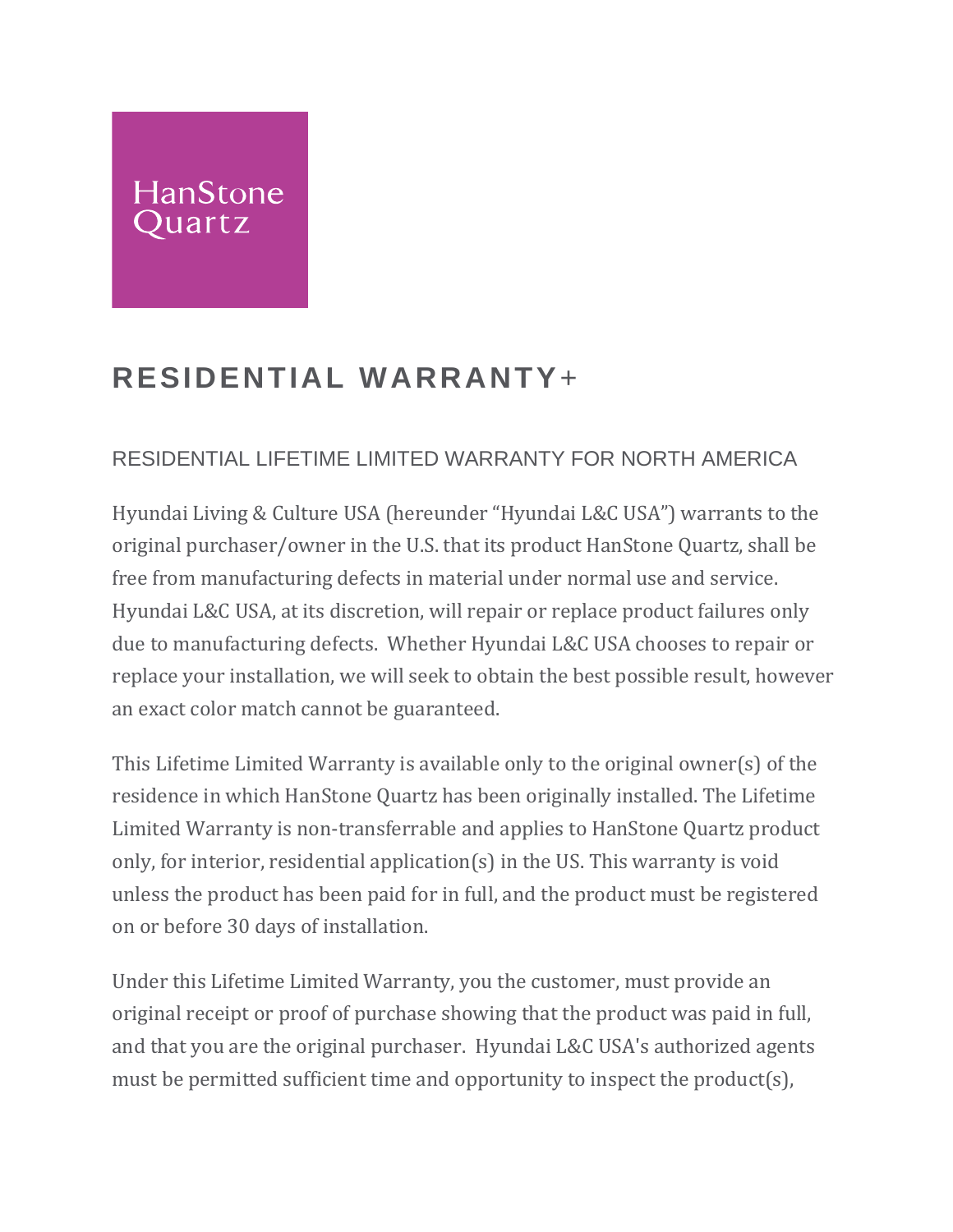evaluate, and respond to any claim(s). All decisions regarding the existence of manufacturing defects or affecting this warranty shall be made by Hyundai L&C USA and shall be final and binding upon all parties.

The professional fabricator/installer is responsible to inspect the HanStone Quartz material before fabricating and/or installing the HanStone Quartz product. It is also the end user's responsibility to inspect the finished product before permanent installation. This warranty does not cover any defects that were visible at the time of fabrication/installation and were not avoided during fabrication/installation.

This warranty does not cover products that you, the customer decide you do not like after installation due to color, shade, pattern, or any other opinions based on personal preference. All parties must agree to comply with the terms and conditions outlined in this Lifetime Limited Warranty.

This Lifetime Limited Warranty applies to product(s) installed after January 18, 2013.

Exclusions for HanStone Quartz Residential Lifetime Limited Warranty:

- Failure to comply with Hyundai L&C USA's recommended storage, handling, usage, supports, cutouts, fabrication and Care & Maintenance guidelines. All requirements for fabrication and installation must be followed.
- Exterior application and/or exposure to UV
- Flooring application
- Fabrication or installation error
- Damage or injury caused by improper use or abuse, which includes but is not limited to, damage from accidents, vandalism, impact, chemical damage, acts of nature, job-site conditions, architectural design, or structural movement
- Installed HanStone Quartz product that is removed from the original place of installation
- Seam appearance, seam performance, adhesives, caulk and/or other accessory items
- Thermoforming: Product failure due to bending or curving is not covered under this warranty
- Color Variance: HanStone Quartz is composed of natural quartz, as a result, variance in color, size, shape and particulate distribution is an inherent trait expected of this product
- Chips and Cracks: Chips may be caused by impact and cracks can be caused by many reasons, including but not limited to; impact, excessive force or applied load, lack of adequate support, settling or movement of cabinets, excess heat, and thermal shock. None of these occurrences would be considered manufacturing defects.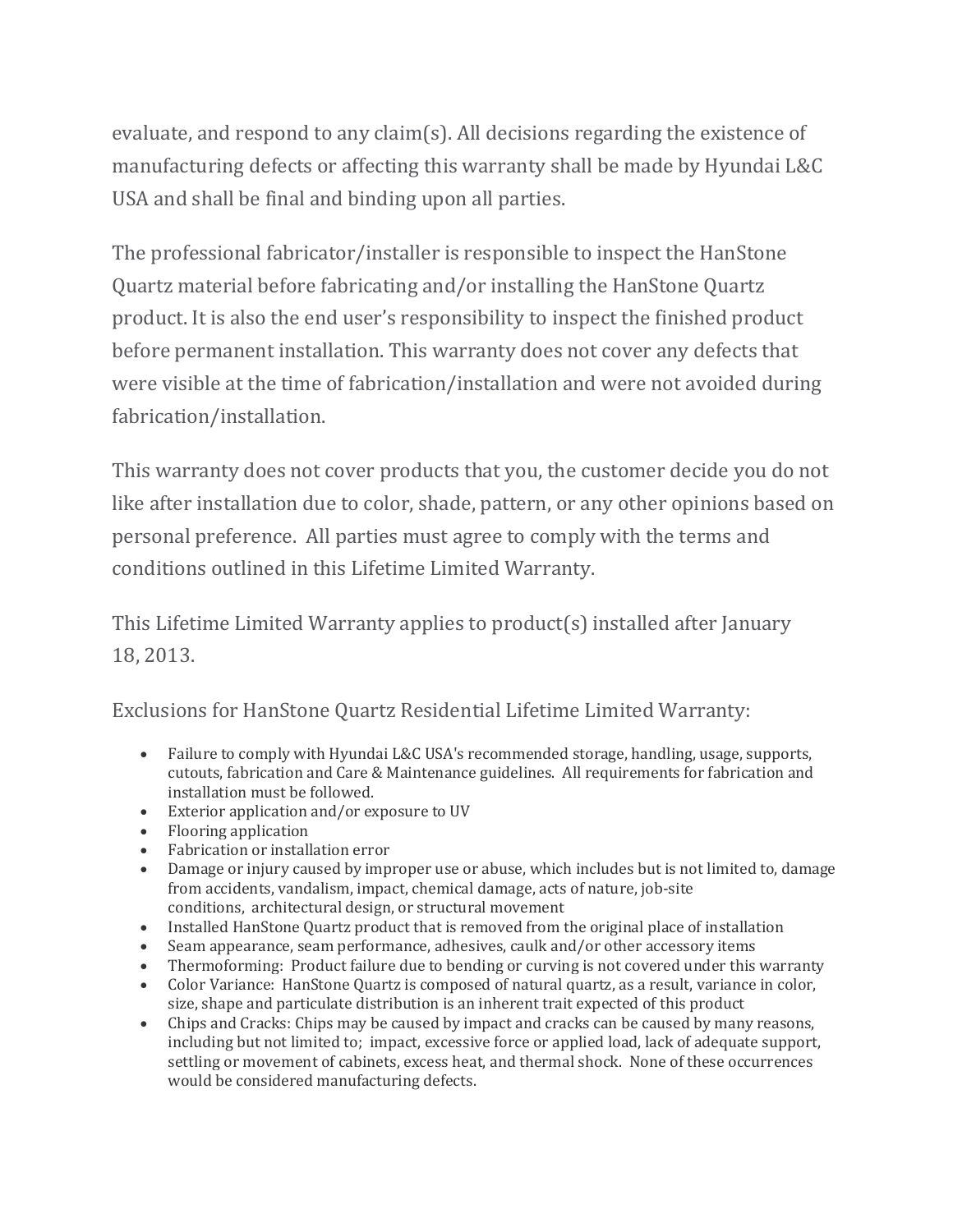- Scratch: HanStone Quartz is scratch resistant, but not scratch proof. Cutting boards are highly recommended.
- Mechanical Fasteners: This warranty does not cover the securing of any type of mechanical fasteners directly into the material.
- Blemishes: A certain level of blemishes is an inherent trait expected of this product.
- Minor conditions such as stains or water spots. HanStone Quartz is stain resistant, but not stain proof. To clean tough stains, please refer to the care and maintenance section of our website.
- Supplemental repair including, but not limited to, electrical, tile or wall surfaces, backsplashes, cabinetry, freight, and plumbing modifications necessary to repair or replace HanStone Quartz.
- Product usage for any commercial application(s) including, but not limited to, installation in store, office, rental property, or other places of business.
- Appearance of edge, re-fabrication, or altering of the factory applied face finish in any way
- Exposure to extreme heat and/or thermal shock. Trivets must be used for any hot pots, pans, crock pots, and for any heat generated items. Heat resistant pads are highly recommended.
- Normal Wear: Every day countertop use can result in normal wear. This may include, but is not limited to; scratches, chips, abrasions, and dullness in the finish. Normal wear issues are not covered by the warranty. With proper care and maintenance you can keep your countertops looking new for many years to come. Please refer to the HanStone Care and Maintenance guidelines (available for download from our website).
- Any other items or occurrences that are inherent characteristics of the product category of Quartz Surface, regardless of whether viewed as a defect by the purchaser.

When choosing a color, please refer to samples only as a general indication of a particular color's design pattern, aesthetics, and hue. Samples are not guaranteed to be an exact replica of HanStone Quartz slabs and may vary from the actual, installed HanStone Quartz surface. Be advised that some colors contain movement or veining and due to the randomness of this effect, samples of these colors may not show this overall aesthetic.

No other warranties, express or implied, are made, including merchantability or fitness for a particular purpose. Except as provided herein, Hyundai L&C USA is not liable in tort or contract for any loss or direct, incidental, or consequential damages as a result of the use or the inability to use HanStone Quartz. This warranty gives you specific legal rights, and you may also have other rights, which vary from state to state. Some states do not allow the exclusion or limitation of implied warranties or of incidental or consequential damages, so the above limitation or exclusion may not apply to you.

Hyundai L&C USA makes no other guarantee, representation, or warranty (express or implied) with respect to its products, except as expressly stated